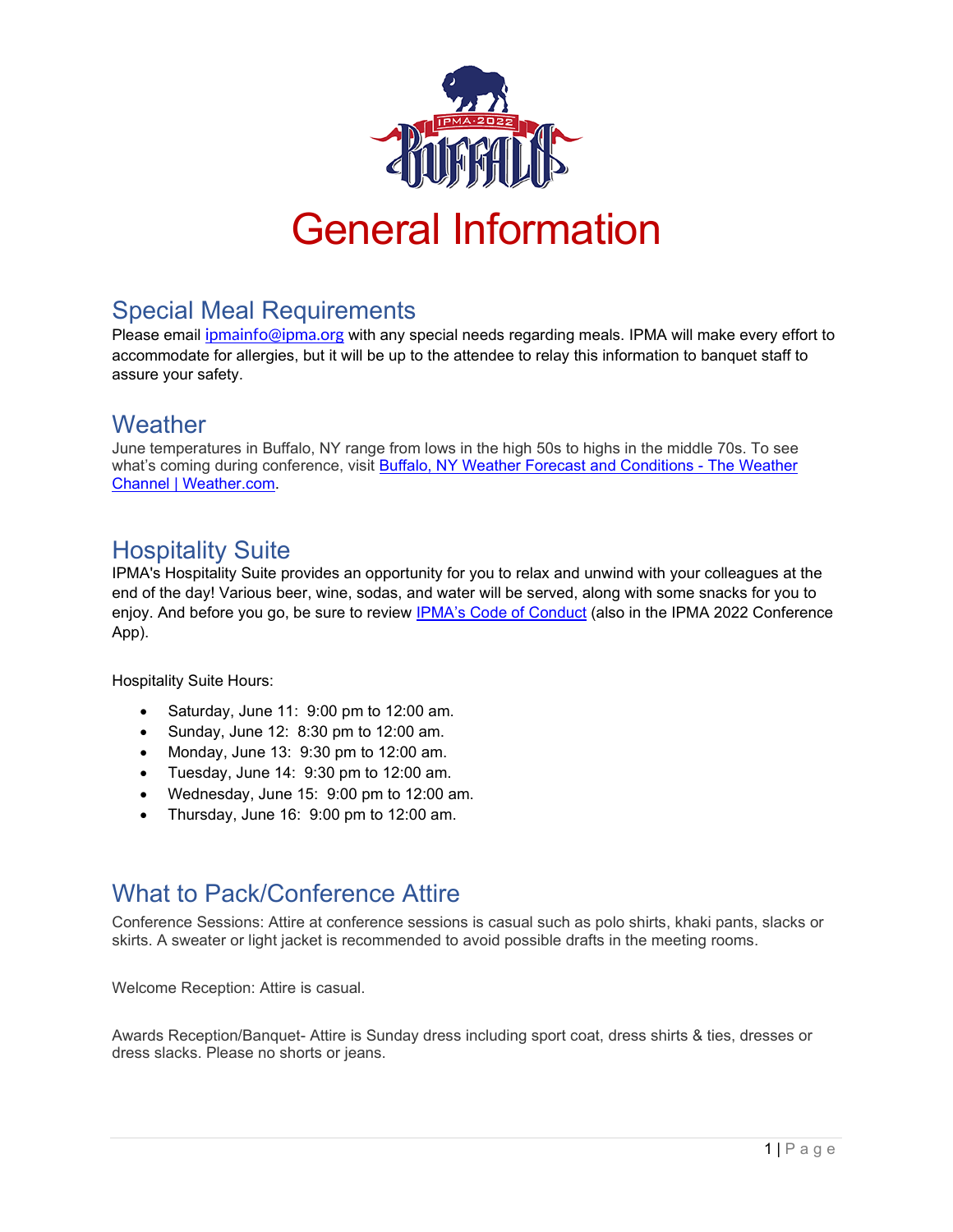

Night Outing: Attire is casual. Wear your new IPMA shirt. This is the perfect time for us to do our annual group photo!

# Night Outing

Join us for a night out at Buffalo's Riverworks on Buffalo's waterfront. DJ. Games. Dinner. Drinks. Hockey arena. Photo booth. All included!

Check it out: [Buffalo Riverworks | Buffalo's Biggest Entertainment Destination.](https://buffaloriverworks.com/)

Bus leaves at 6:00 pm and returns at 9:00 pm.

#### What should I bring?

Don't forget to bring pins to exchange with colleagues that reflect your state, city or even employer at the Welcome Reception on Monday night and throughout the conference. It's a great way to get acquainted with other attendees.

And be sure to bring business cards so you can stay in touch all year long and enter in vendor drawings.

### Registration

The registration desk is the Registration Area in the Buffalo Niagara Convention Center (BNCC). Once you check in, you will receive your complimentary IPMA Conference bag, name badge with holder, and conference shirt. Registration is also a great place to ask questions and see who will be attending this year.

#### **Hours are:**

- Saturday, June 11: 3:00 pm to 5:00 pm.
- Sunday, June 12: 8:00 am to 5:00 pm.
- Monday, June 13: 8:00 am to 4:00 pm.
- Tuesday, June 14: 8:00 am to 5:00 pm.
- Wednesday, June 15: 8:00 am to 4:00 pm.
- Thursday, June 16: 8:00 am to 4:00 pm.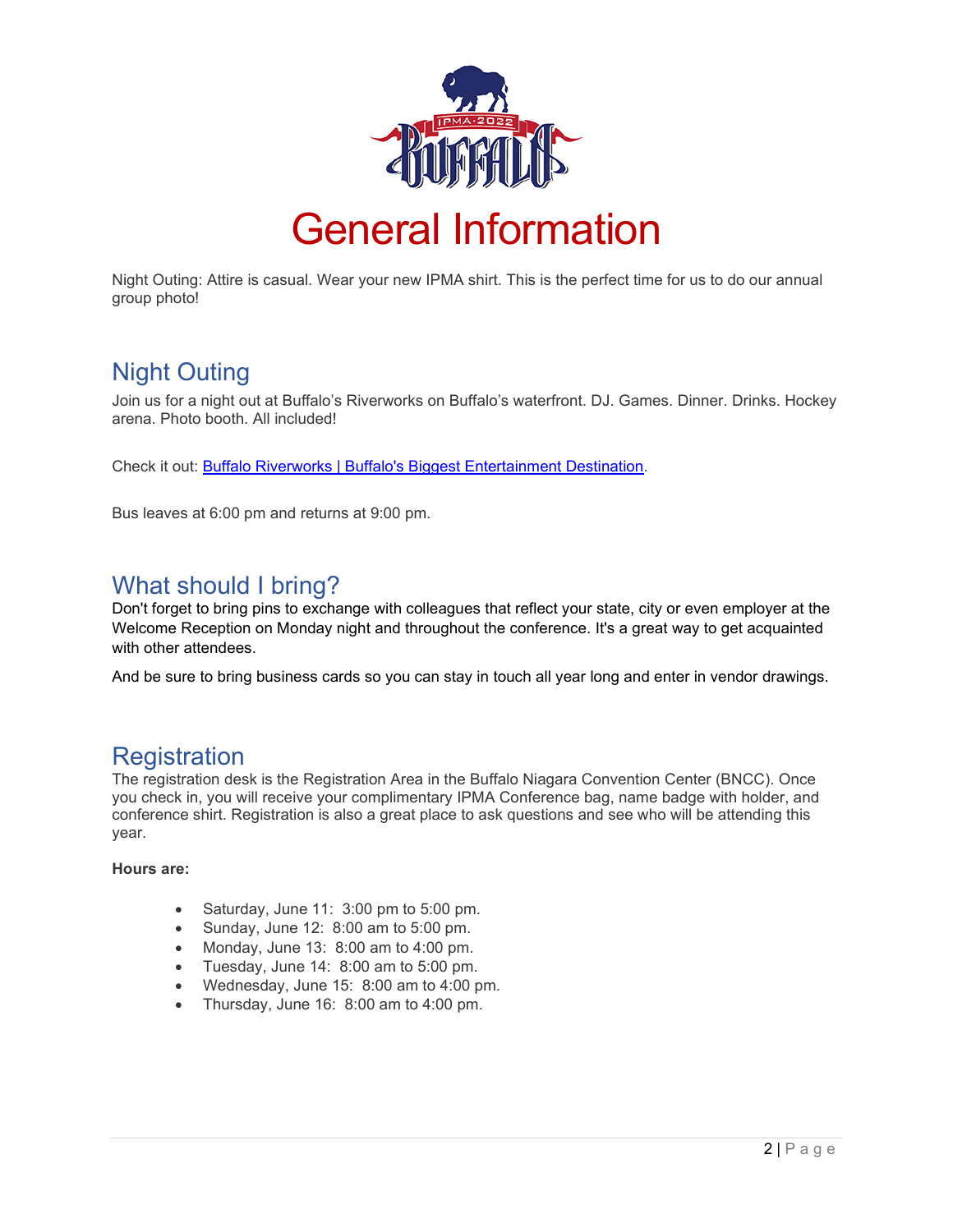

# 50/50 Raffle- Brahney Scholarship

This scholarship is presented annually in memory of James M. Brahney, a founder of IPMA and its first international president. It serves to promote education in the field of in-house print, mail, and management. The scholarship is available to an IPMA member, child, or grandchild of a member who wants to advance his/her education related to Graphic Arts, Printing, Design or Mailing or to an IPMA member to defray a portion of the registration fee for IPMA's Educational Conference.

Help fund this amazing opportunity by purchasing 50/50 raffle tickets during the IPMA conference. The drawing will be held during the group lunch on the last day. You must be present to win. Who wouldn't like some extra cash? 50% goes to the scholarship fund for next year and the other half– well, it goes in the winner's pocket!

Payments for all Brahney related items can be made with your debit/credit card, minimum \$10 charge. See IPMA staff at conference to charge your donation.

### Vendor Fair

IPMA 2022's Vendor Fair features our partners, sponsors, and exhibitors displaying printing/mailing equipment and services for in-plants. There will be the latest and greatest equipment, software demonstrations, samples, and more.

Plus you'll become better acquainted with the most respected in-plant suppliers in a casual, relaxed environment. This is the perfect time to ask questions and find solutions! And drop off your business card to be entered into their giveaways on Wednesday, June 14 at 3:00- you must be present to win. Be sure to visit them all!

Location: Exhibition Hall

The Vendor Fair is open:

- Monday, June 13:
	- o 10:00 am to 12:00 pm
	- $\circ$  3:15 pm to 6:30 pm
	- o Vendor Reception 4:30 pm to 6:30 pm.
- Tuesday, June 14:
	- o 10:00 am to 12:00 pm,
	- o 1:30 pm to 4:30 pm
	- o Vendor door prizes 3:00 pm to 4:00 pm. You must be present to win!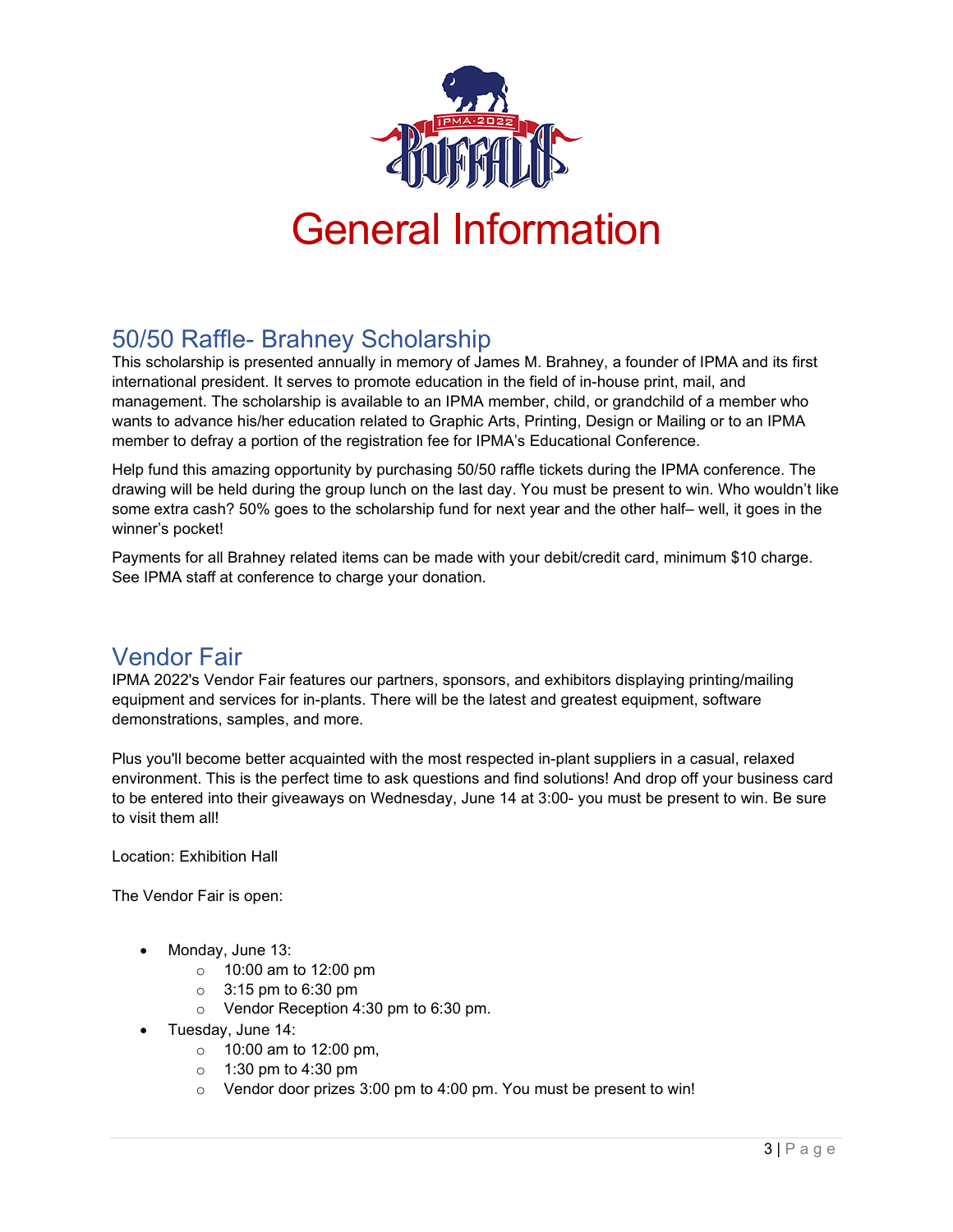

#### **Guests**

Guest registration includes all conference events and meals. IPMA is giving guests the opportunity to meet one another at the Spouses/Guest Meet & Greet Sunday June 12<sup>th</sup> in Room 101A at the Buffalo Niagara Convention Center (BNCC) at 4:30 pm to 5:30 pm.

# Hotel Information

The safety and wellbeing of our guests and colleagues is always a top priority. In light of COVID-19 and for precautionary measures, the following services and facilities will be impacted. For inquiries, please contact the hotel directly.

- Unavailable until further notice Business center
- Limited service available Housekeeping, Starbucks
- Face coverings See Hyatt's Global Care & Cleanliness Commitment policies [here.](https://www.hyatt.com/info/care-and-cleanliness-americas)

Government mandate - This location may have COVID-19 travel restrictions in place including national, local and health advisories and requirements. [Learn more](https://www.hyatt.com/en-US/info/covid-19-government-resources#ny)

#### **SERVICES**

- 1-800-CHECK-IN®
- Hyatt E-Concierge
- Multilingual Staff
- Currency Exchange
- ATM
- Valet Parking
- Laundry / Dry Cleaning
- Market Place / Snack Shop
- In-Room Dining
- Complimentary Wi-Fi
- Climate-Controlled Walkway Access to Buffalo Niagara Convention Center
- Microwaves available for a fee

Hotel dining options: [Restaurants and Bars in Downtown Buffalo | Hyatt Regency Buffalo](https://www.hyatt.com/en-US/hotel/new-york/hyatt-regency-buffalo-hotel-and-conference-center/buffa/dining) Area attractions: Attractions and [Things to Do in Downtown Buffalo | Hyatt Regency Buffalo](https://www.hyatt.com/en-US/hotel/new-york/hyatt-regency-buffalo-hotel-and-conference-center/buffa/area-attractions)